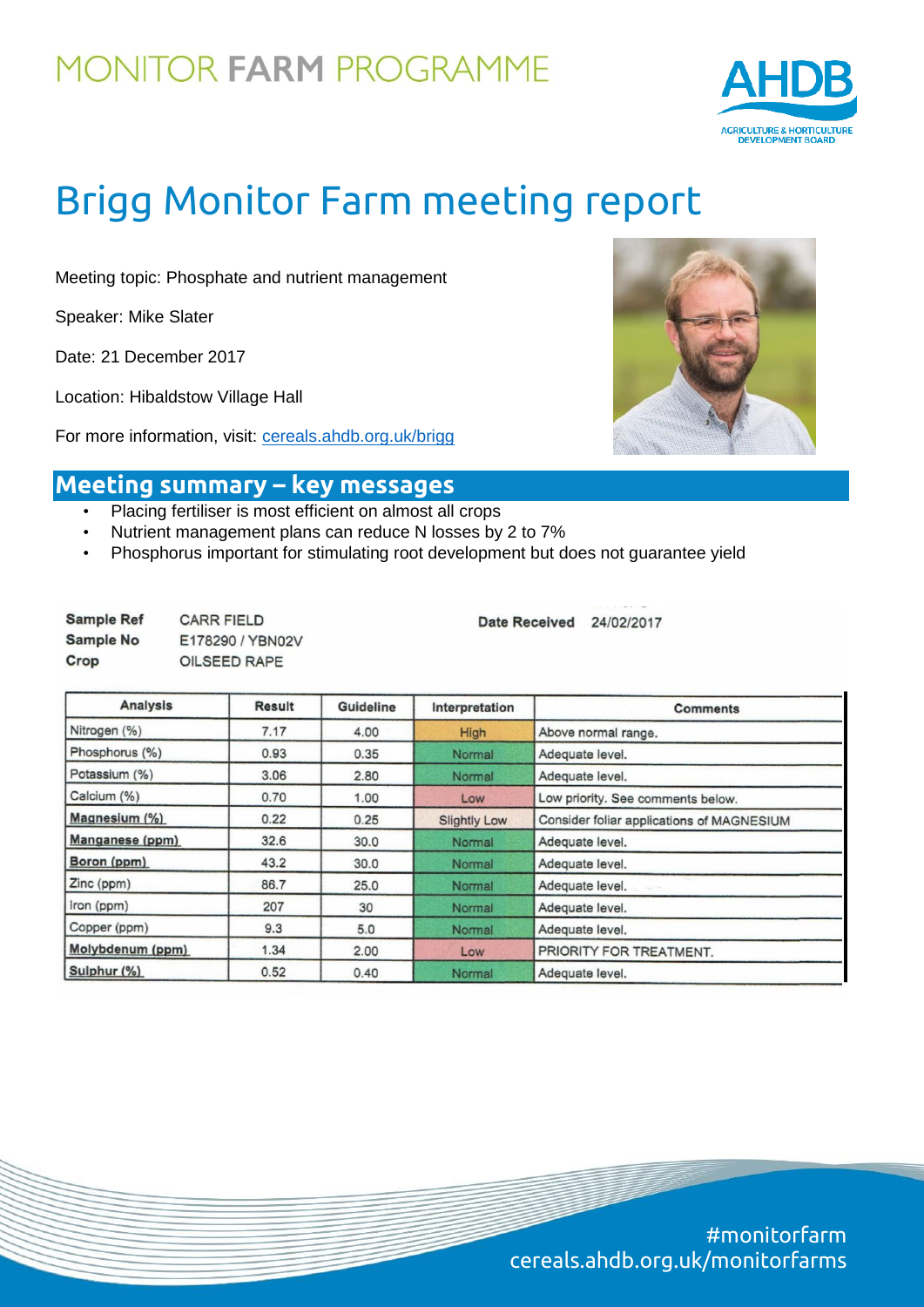



### **Phosphate is present in the soil in three forms**

- Soil solution (soluble and available to the crop)
	- Present in small quantities and needs to be continually replenished if crop growth is to be maintained
- Mineral or inorganic phosphates
	- 65 70% of the total soil P, largely insoluble and only slowly released into soil solution
- Organic phosphate
	- 25 30% of total soil P, to become available to crop has to be mineralised by microbes

### **P supply from the soil**

- Total phosphate in top soil can be 3 to 7 tonnes of which
	- only 0.01 to 0.3 mg/l in soil solution
	- 0.5 to 3 mg/l in the readily available pool
- Plants take up 0.1 to 0.5 kg P/ha/day in active growth
	- P ions only diffuse 0.13 mm/day
	- Therefore to ensure a good supply of P to the plant
		- Good supply of P in the soil profile in soil solution
		- Good root architecture

#### **Labile P**

- P loosely bound (Adsorbed) as sparingly soluble compounds
	- Iron, aluminium and mono calcium phosphates
- P pool that is measured for soil analysis

#monitorfarm cereals.ahdb.org.uk/monitorfarms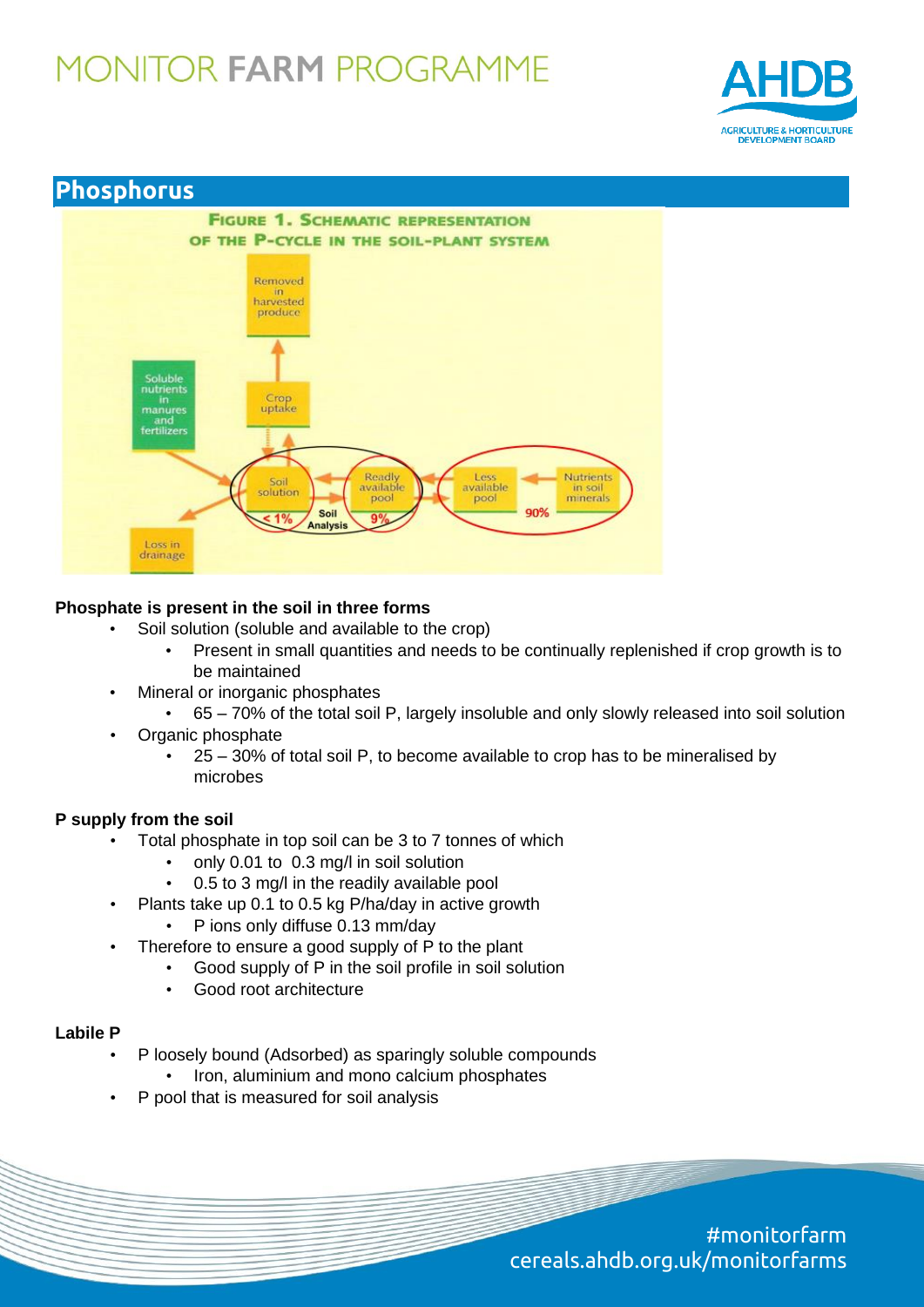

- Replenishes P removed from soil solution
- Different soils adsorb different quantities of P e.g. sands small quantities, clay large quantities
- In Scotland new ['Sorption' guide](https://www.sruc.ac.uk/downloads/file/2460/tn668_managing_soil_phosphorus_april_2015) now in use.

#### **Non Labile P – fixation**

- Precipitation depends on soil type and pH
- Acid soils fixed as aluminums and iron phosphates
- Calcareous soils (alkali)
	- fixes as apatites di calcium phosphates
	- including fluoride, chloride and bromine ions

| <b>Wheat</b>                               | <b>MARCH</b> | <b>APRIL</b> | <b>MAY</b> | <b>JUNE</b> | <b>JULY</b> | <b>AUG</b> |
|--------------------------------------------|--------------|--------------|------------|-------------|-------------|------------|
| Phosphate (P <sub>2</sub> O <sub>2</sub> ) | 20           | 30           | 50         | 70          | 85          | 80         |
| Potash $(K_0)$                             | 50           | 80           | 150        | 240         | 300         | 140        |

| <b>Oilseed Rape</b>                        | <b>MARCH</b> | <b>APRIL</b> | <b>MAY</b> | <b>JUNE</b> | <b>JULY</b> |
|--------------------------------------------|--------------|--------------|------------|-------------|-------------|
| Phosphate (P <sub>2</sub> O <sub>2</sub> ) | 25           | 40           | 70         | 90          | 80          |
| Potash (K <sub>2</sub> O)                  | 90           | 120          | 180        | 300         | 210         |

### **Find out more – Links to AHDB information sheets or research**

[AHDB Nutrient Management Guide \(RB209\)](https://ahdb.org.uk/projects/RB209.aspx)  [Wheat growth guide](https://cereals.ahdb.org.uk/media/1369551/g66-wheat-growth-guide.pdf) [Barley growth guide](https://cereals.ahdb.org.uk/media/186381/g67-barley-growth-guide.pdf) [Oilseed rape guide](https://cereals.ahdb.org.uk/media/1372911/g65-oilseed-rape-guide.pdf) [Cost-effective phosphorus management on UK arable farms \(Sustainable-P\)](https://cereals.ahdb.org.uk/publications/2018/january/02/cost-effective-phosphorus-management-on-uk-arable-farms-(sustainable-p).aspx) [Improving the sustainability of phosphorus use in arable farming –](https://cereals.ahdb.org.uk/publications/2017/june/12/improving-the-sustainability-of-phosphorus-use-in-arable-farming-–-‘targeted-p’.aspx) 'Targeted P' [Understanding phosphorus and its use in agriculture –](http://www.fertilizerseurope.com/fileadmin/user_upload/publications/agriculture_publications/EFMA_Phosphorus_booklet__2_.pdf) European Fertilizer Manufacturers' Association



For more information on nutrient management, visit [cereals.ahdb.org.uk/crop-management/nutrient-management](https://cereals.ahdb.org.uk/crop-management/nutrient-management.aspx)